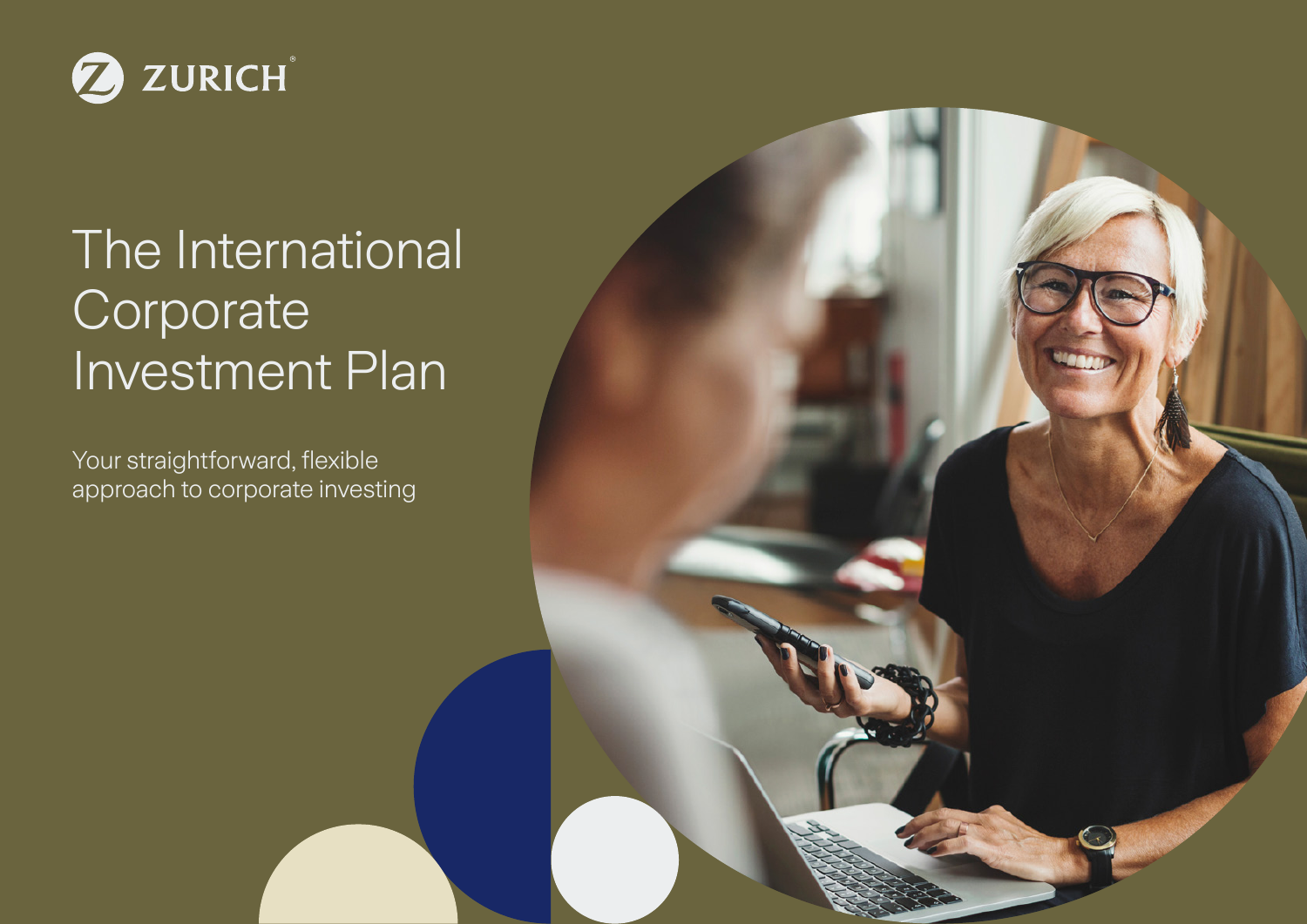# Introducing the International Corporate Investment Plan

Looking out for your employees' future is made easy with the International Corporate Investment Plan (ICIP). A unit-linked insurance contract, it consists of a single non-earmarked investment account linked to a wide range of institutionally priced funds.



The ICIP meets the needs of corporate customers with international defined benefit retirement plans, or End of Service Gratuity liabilities, wishing to outsource investment administration. It may also be suitable for some companies with international defined contribution retirement plans.

ICIP uses the same online administration and benefits from much of the same functionality and flexibility as our award-winning International Pension Plan. It offers a range of institutionally priced funds, but with simplified, lower product charges. The ICIP has a straightforward, flexible and transparent charging structure, with any negotiated fund rebates passed on to customers by an equivalent reduction in the relevant funds' annual management charge (AMC).

With its efficient investment services, daily trading and online access to a range of institutionally priced investments in a range of currencies, ICIP makes corporate investing more straightforward and cost-effective.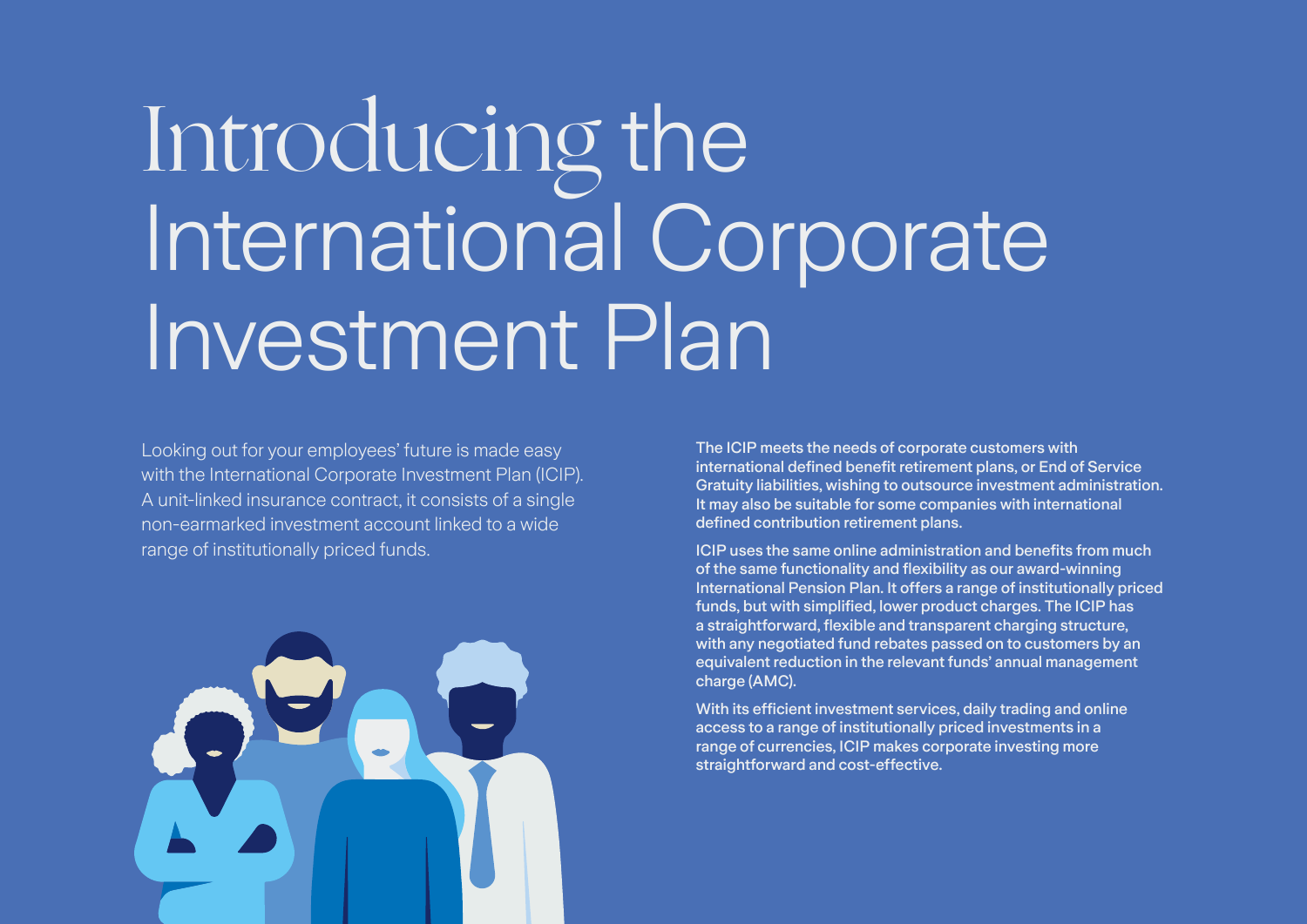# Enabling a brighter future

Meeting diverse investment needs, the ICIP is ideal for companies looking to outsource investment administration for an international defined benefits scheme or to meet End of Service Gratuity liabilities.



The ICIP can be owned directly by the sponsoring employer, by a trust or by a foundation. It offers a streamlined, efficient and cost-effective solution that's suitable if your company is as follows:

#### **An employer with an existing international defined benefits scheme where:**

Investment administration is managed internally.

Investment administration is highly manual and administrators deal directly with individual fund managers, creating inefficiencies in the placing of trades.

Switching results in being out of the market while assets go through the settlement process, because switch purchase instructions cannot be made until cash from sales have been received.

The scheme is not large enough to access institutional funds or to qualify for AMC rebates and subscription waivers.

#### **An employer with End of Service Gratuity (EoSG) liabilities where:**

The statutory requirements in some jurisdictions for employers to provide an EoSG based on salary and length of service is effectively a defined benefit that historically is largely unfunded.

The liability is generally held on the Company's balance sheet, or in some cases, where funding is set aside to provision for this liability, held in bank deposits with typically low returns.

As such an employer, you simply have to provide Zurich with details of how contributions are to be invested and make the corresponding payment – we take care of the rest. The plan administrators will be able to view how each contribution has been invested within days of each payment being made using our online administration platform, Zurich International online (ZIO). ZIO also facilitates switches between funds and helps to minimise out-of-market exposure by typically placing both redemption and purchase trades on the same day.

**ZIO**

Access to funds invested in multiple asset classes enables employers with EoSG liabilities to invest in a manner that may provide greater returns and the ability to hold assets to help match future liability needs on a price competitive basis.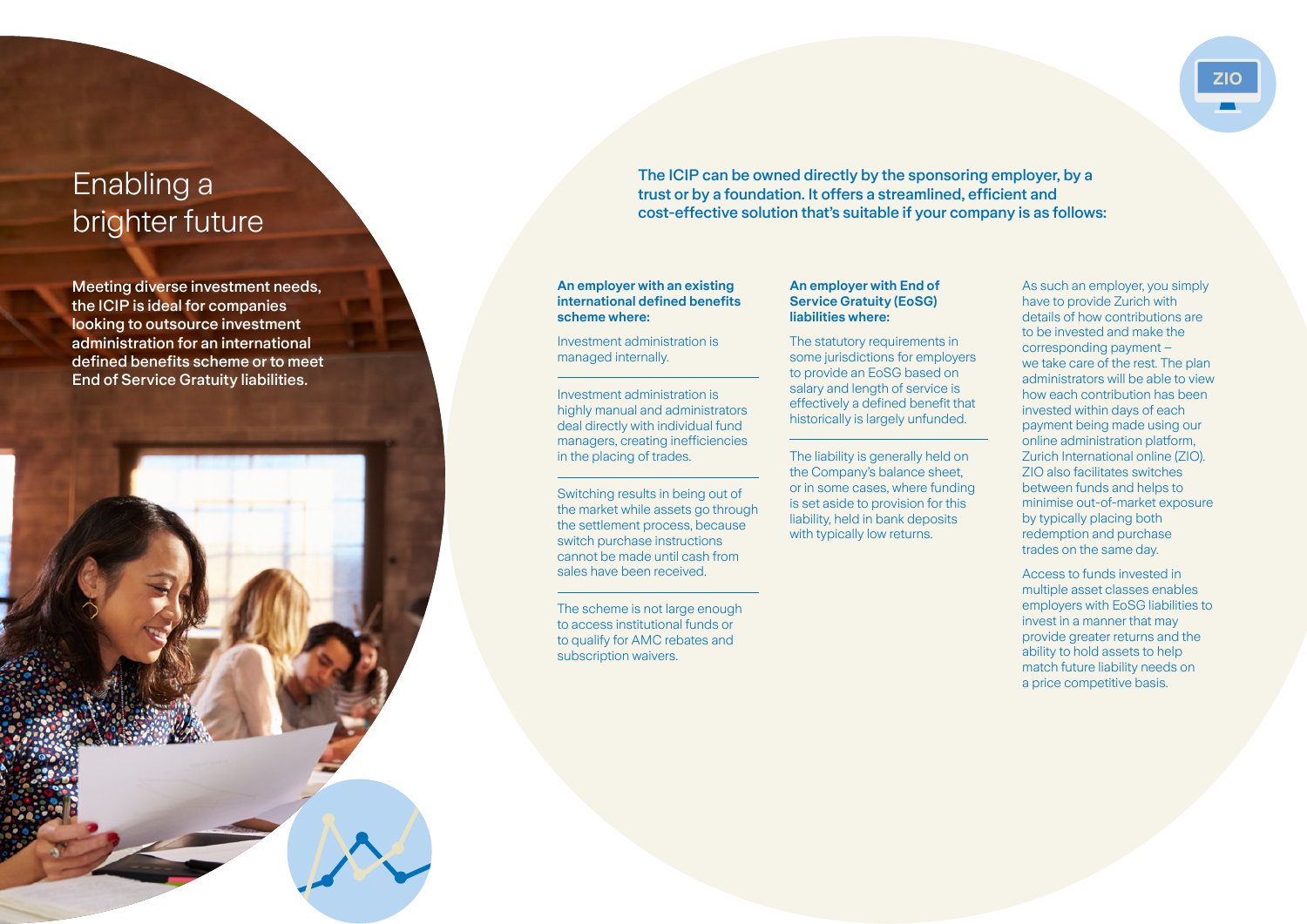## Let's take a closer look

The ICIP offers a wide range of valuable benefits to employers like yourself.

#### Benefits to employers

#### A choice of international investments

We use Zurich's global buying power and existing relationships with the major fund houses to access the funds on institutional terms.

Zurich takes no rebate from fund managers and if any rebate is, or becomes, payable we pass the savings onto our customers through reduced AMCs.

The ICIP provides access to the majority of sectors, asset classes and geographical regions via a range of both passive and actively managed funds in multiple currencies. Additional funds may be added upon request and subject to our governance process.

Plan administrators have access to up-to-date performance data, charges, charting tools and fund fact sheets via the online Fund Centre.

#### Administration efficiency

ZIO provides a single administration platform to facilitate streamlined, straight-through switching and investment dealing with no manual intervention.

Switching between funds on a single platform offers reduced out-of-market exposure compared with direct-to-manager dealing.

Administrators can access daily and historic information online.

Daily pricing of all funds keeps things simple.

#### Daily trade capabilities

Transactions placed using ZIO have direct links to administration, investment and unit pricing systems.

You benefit from shorter dealing cycles and settlement periods than most direct-to-manager relationships.

Daily valuations from fund managers allows redemption and purchase to typically happen on the same day.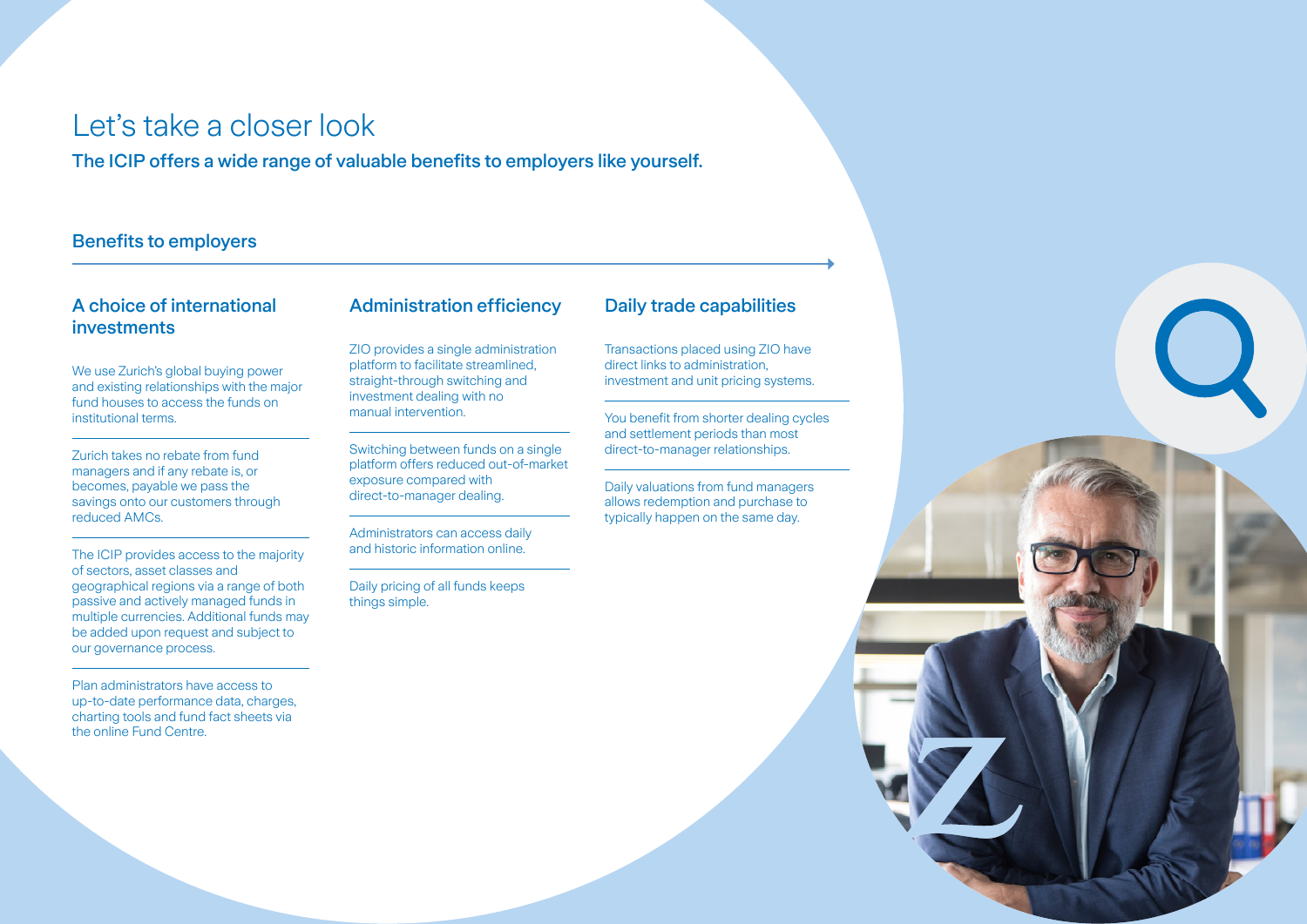#### Establishment charge

Zurich does not charge for this service.

#### Plan administration fee

Percentage of the total funds under management each year (actual percentage agreed on a case by case basis).

#### Fee collected by:

- Unit deduction, or
- Invoice to sponsoring employer annually.

#### Foreign exchange transactions (FX)

For any currency transactions, Zurich uses the mid-rate FX rates from Bloomberg at 12.00pm each working day. These rates are adjusted by 0.175% and then applied to FX transactions for the next working day.

#### Switching and redirection of contributions

Zurich does not currently charge for switches and redirections.

#### Surrender charge

Zurich does not charge for this service.



# What we will charge you **Charges from external providers**

#### Plan adviser fee

As the sponsoring employer, you may agree to pay a third-party adviser for ongoing advice and support by means of a plan adviser fee as a percentage of the value of funds under management.

The fee you pay is calculated against a snapshot value of all funds under management at the end of the month.

It can be paid monthly, quarterly, half-yearly or yearly.

The fee is collected by unit deduction.

#### Introducer fee (reduced allocation)

The ICIP supports the payment of an introducer fee as a percentage of contributions paid into the plan. The amount of the fee is negotiated between the customer and their adviser, and the maximum introducer fee is 4%. Payment of introducer fees will reduce the allocation percentage on a 1:1 basis.

#### Annual fund management charge

A fund management charge will be made by the external fund managers for the ongoing management of their funds. The charge will differ between funds and is deducted before calculating the unit price. Currently, fund management charges range from 0.05% pa to 1.00% pa of the fund's net asset value net of any rebates negotiated between Zurich and each fund manager.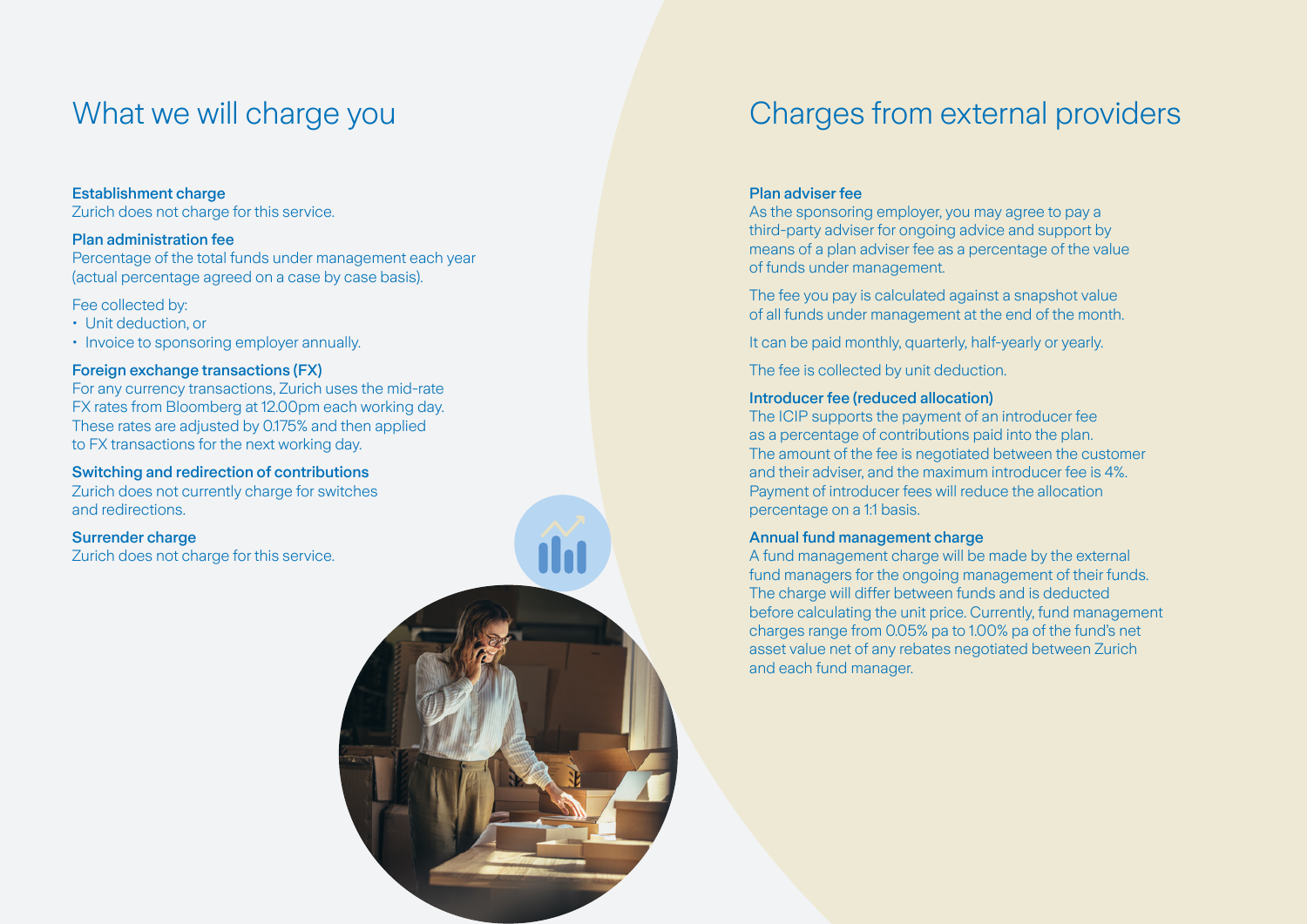# How the International Corporate Investment Plan is structured

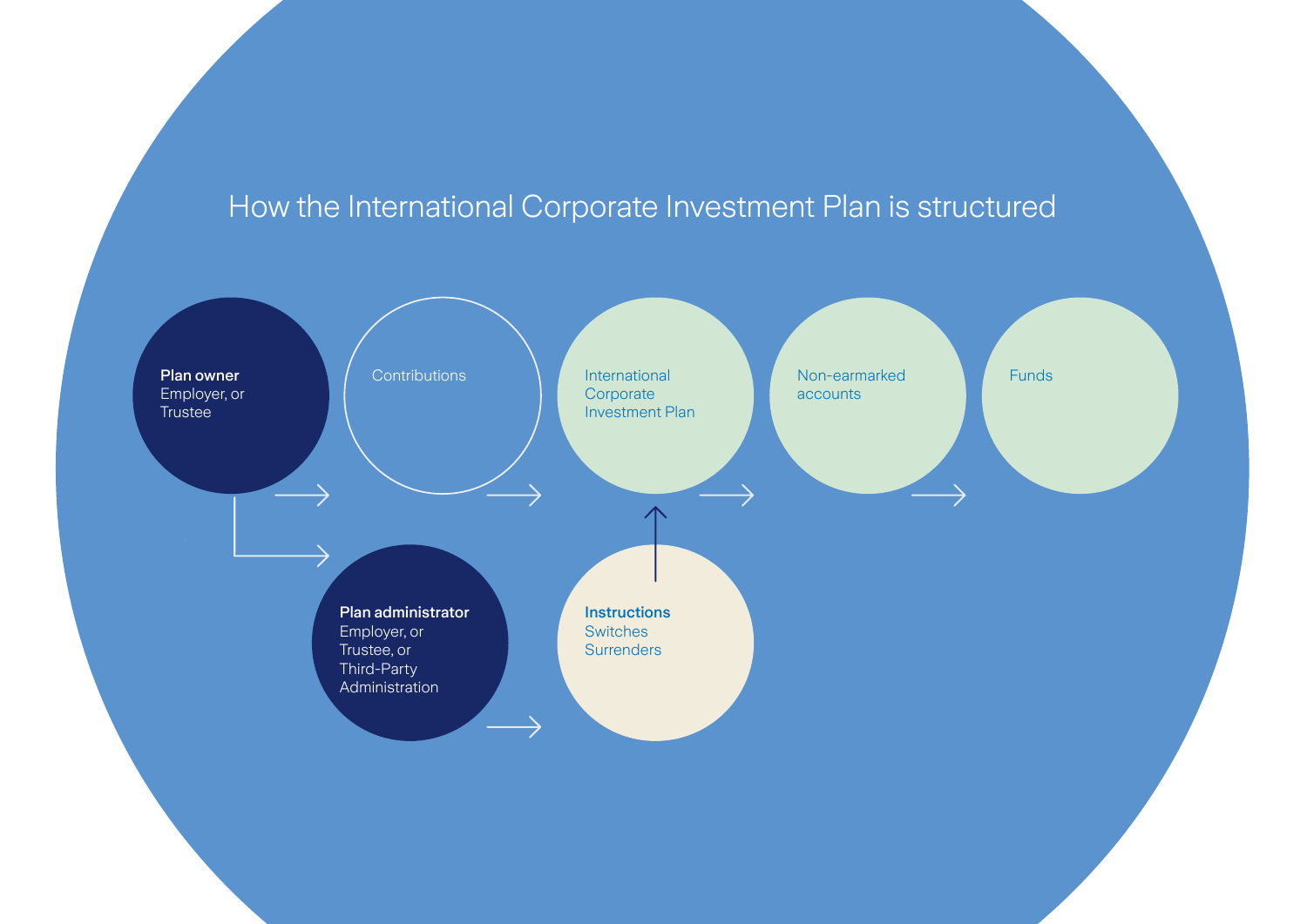# Our strength, security and experience

Zurich International Life is a wholly owned subsidiary of the Zurich Insurance Group. Founded in 1872, the group is one of the world's largest insurers. With 55,000 employees serving customers in more than 210 countries and territories, the group offers a wide range of general and life insurance products and services for individuals, small businesses, mid-sized and large companies and multinational corporations.





One of Zurich's greatest assets is our financial strength and this has never been more important to our customers than it is today – we are rated AA/stable by Standard and Poor's. Providing you with reassurance, a Standard and Poor's insurer financial strength rating is a current opinion of the financial security characteristics of an organization with respect to its ability to pay under its insurance policies and contracts in accordance with their terms and conditions.

#### We're proud to be a market-leading provider of corporate savings plan

Since the launch of our first corporate savings plan 40 years ago, we have continued to provide flexible, tailored retirement savings solutions to some of the world's best-known companies. Today, we are a market-leading provider with a truly global reach – with more than 800 corporate savings plans and 100,000 plan members worldwide.

#### The benefits of our legal jurisdiction

Zurich International Life Limited is located in the Isle of Man, recognised for its political stability, transparency and financial supervision, including strong regulatory controls and policyholder protection measures.

All life assurance companies based on the island have to be authorised and are closely regulated by the Isle of Man Financial Services Authority, which imposes detailed reporting requirements.

Zurich International Life Limited is registered under UAE Federal Law Number 6 of 2007 as a branch of foreign company, and its products and activities in the UAE are governed by such law. All insurance companies licensed in the UAE have to be authorised and are regulated by the UAE Central Bank.

The Isle of Man is included within the Organisation for Economic Co-operation and Development's (OECD) 'white list' of jurisdictions that are deemed to be co-operative, transparent and internationally responsible.

#### Planholder protection

As an investor, you receive worldwide protection through the Isle of Man's Life Assurance (Compensation of Policyholders) Regulations 1991 regardless of residency. In the event of insolvency, planholders of the company are entitled to claim compensation of up to 90% of the liability of their plan under the Isle of Man regulations.

The protection only applies to the solvency of Zurich and does not extend to protecting the value of the assets held within any investment choices linked to your plan.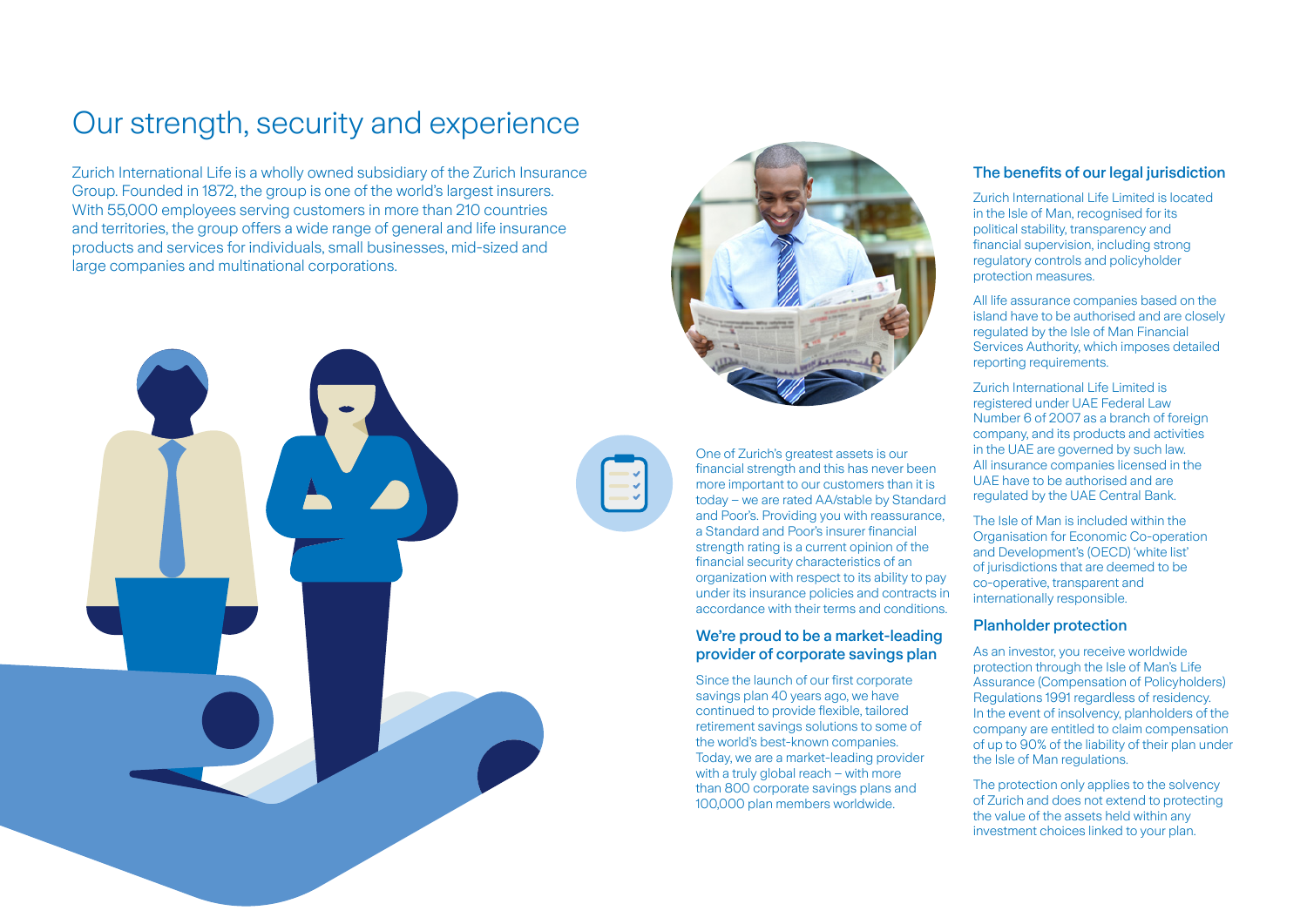### For further information please contact Zurich International

[www.zurichinternational.com/](https://www.zurichinternational.com/contact/corporatesavings) [contact/corporatesavings](https://www.zurichinternational.com/contact/corporatesavings)